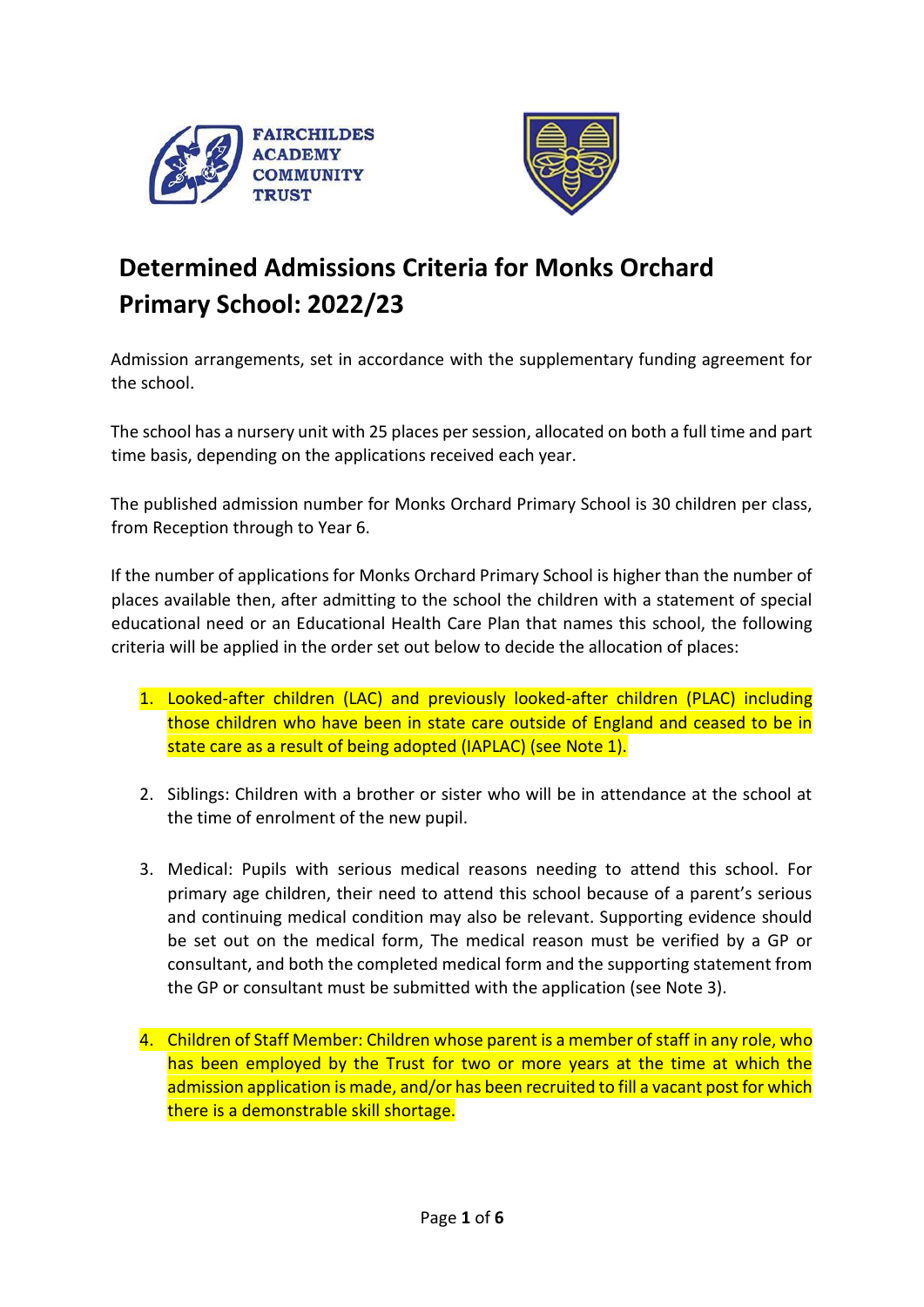5. Distance: Priority will be given to pupils living nearest to the school as measured in a straight line (see Notes 5 and 6).

#### **Tiebreaker**

In the event that the number of applications for places exceeds the number of places available after application of the admissions criteria, distance will be used to decide between applications. Where distance is the same for two or more applications the school will use random allocation, which will be independently verified.

**Note 1**: Looked-after children (LAC) are defined as 'children in public care at the date on which the application is made'. Previously looked-after children (PLAC) are children who were looked after, but ceased to be so because they were adopted or became subject to a child arrangement order or special guardianship order, immediately after being looked-after. Internationally adopted looked after children (IAPLAC) are children who appear (to the admission authority) to have been in state care outside of England and ceased to be in state care as a result of being adopted. If an application is made under the 'looked-after' criterion, it must be supported by a letter from the relevant local authority children's services department and/or relevant documents.

**Note 2**: A sibling is defined as a brother or sister, half brother or sister, step brother or sister, foster brother or sister or adopted brother or sister whose main residence is the same address as the child for whom the school place application is being made.

**Note 3:** All schools have experience in dealing with children with medical needs. In a very few exceptional cases, however, there may be reasons why a child needs to attend a specific school. If parents feel there are exceptional reasons for a child to be considered for a priority placement at a particular school, this must be indicated in the section provided in the application form, and the appropriate medical form must be completed which is available online at:<http://www.factrust.org/home-monksorchard>or a paper version can be obtained from the school.

All requests for priority consideration on medical grounds must be supported in writing by a doctor or consultant. The request must make clear the reason why it is necessary for a child to attend this school in particular, and the difficulties it will cause for this child to attend another school.

It is for parents to decide how to support a medical application case and what additional documents to provide, but these must be submitted, together with the completed medical form and supporting statement by the GP/consultant, by the application closing date as posted on the school's website. Monks Orchard Primary is not responsible for contacting professionals for information about any case. Any decision will be based on documents submitted by the closing date.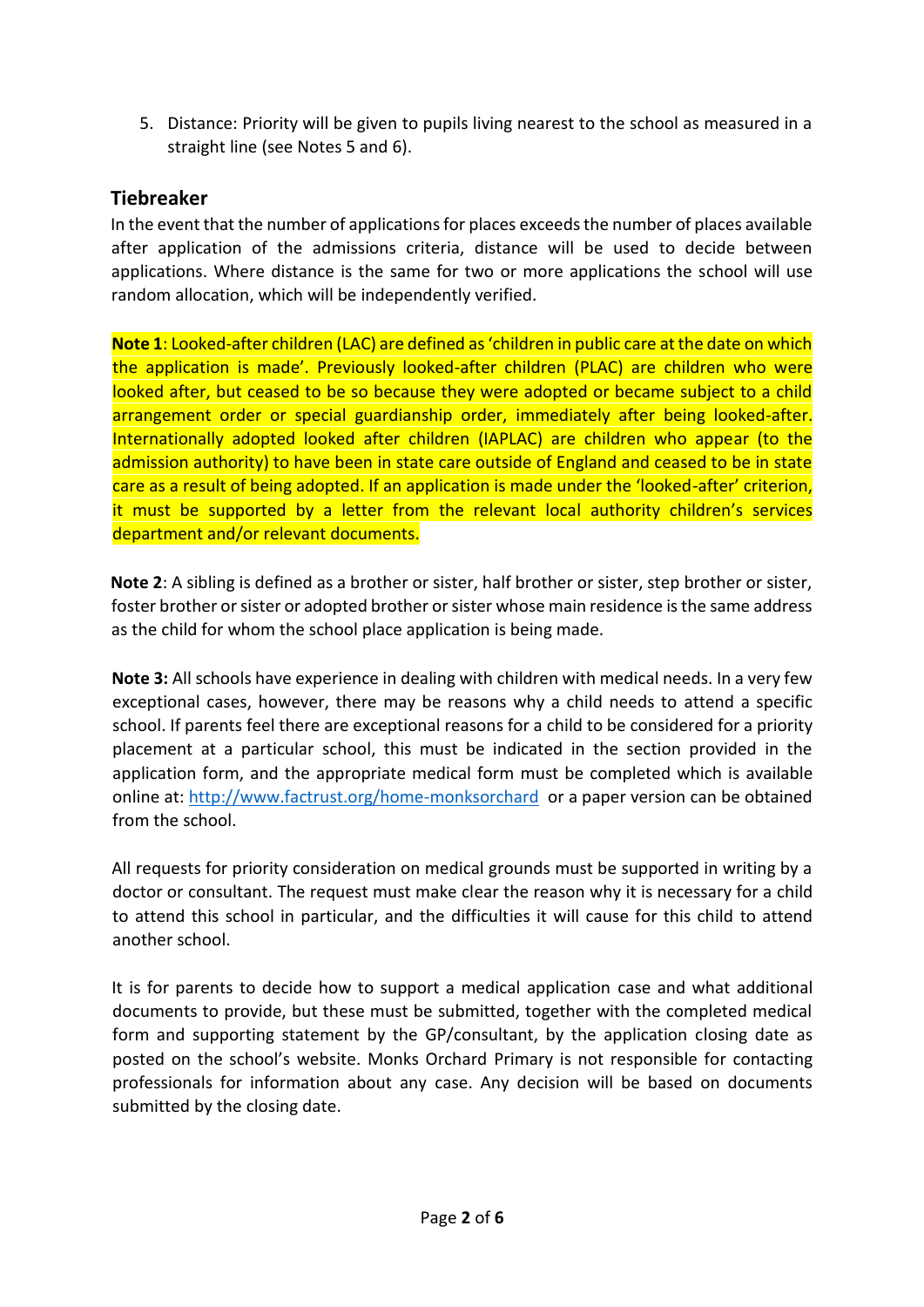Decisions on priority of admission on medical grounds to Monks Orchard Primary will be made on the basis of recommendations of the Trust's nominated medical advisor, taking into consideration the medical evidence submitted by the parent for their child to attend this particular school. Claims for priority of admission on medical grounds will not be considered if submitted after a decision on the original application has been made.

Applicants who submit supporting information on medical grounds will not be advised whether their application is likely to be successful prior to the offer of places. If evidence is received after the closing date, it will not be taken into account until after places have been offered.

**Note 4**: 'Home' is defined as the address where the child normally resides as their only or principal residence. Addresses involving child-minding (professional or relatives) are excluded. There have been occasions when parents/ carers have tried to use false addresses to obtain a place at a school. To prevent this happening Croydon Council will undertake checks using a piece of software known as 'Datatank ' which will enable the LA to verify applicants' addresses by cross referencing applications against multiple Council databases i.e. Council Tax register, electoral roll etc. If after checking council tax records, we cannot be satisfied that the address is the parent and child's normal place of residence, the parent/carer will be asked to provide further proof of their home address.

If the parents/carers are found to have used a false address or deliberately provided misleading information to obtain a school place, the offer will be withdrawn. Should there be doubts about the address to be used, parents/carers may be asked to provide evidence concerning the child's normal place of residence. This could include a court order stating where the child should be living during the course of the week. The local authority would expect that the parents / carers, with whom the child is normally resident, receive the child benefit for the child.

If parents/carers have more than one property they may be required to provide proof of the normal place of residence for the child.

**Note 5**: The distance will be measured in a straight line from the child's home address to the designated entrance(s) of the school using a computerised measuring system (GIS) and geographical reference points as provided by the National Land and Property Gazetteer (NLPG). Those living closer to the school will receive higher priority.

If a child lives in a shared property such as flats, the geographical references will determine the start point within the property boundaries to be used for distance calculation purposes.

**Note 6**: Child-minding cannot be taken into account when allocating places at oversubscribed schools.

**Note 7**: Parents of children attending the nursery unit at Monks Orchard must apply for a reception class place in the usual way. These children are not guaranteed a reception place at the school.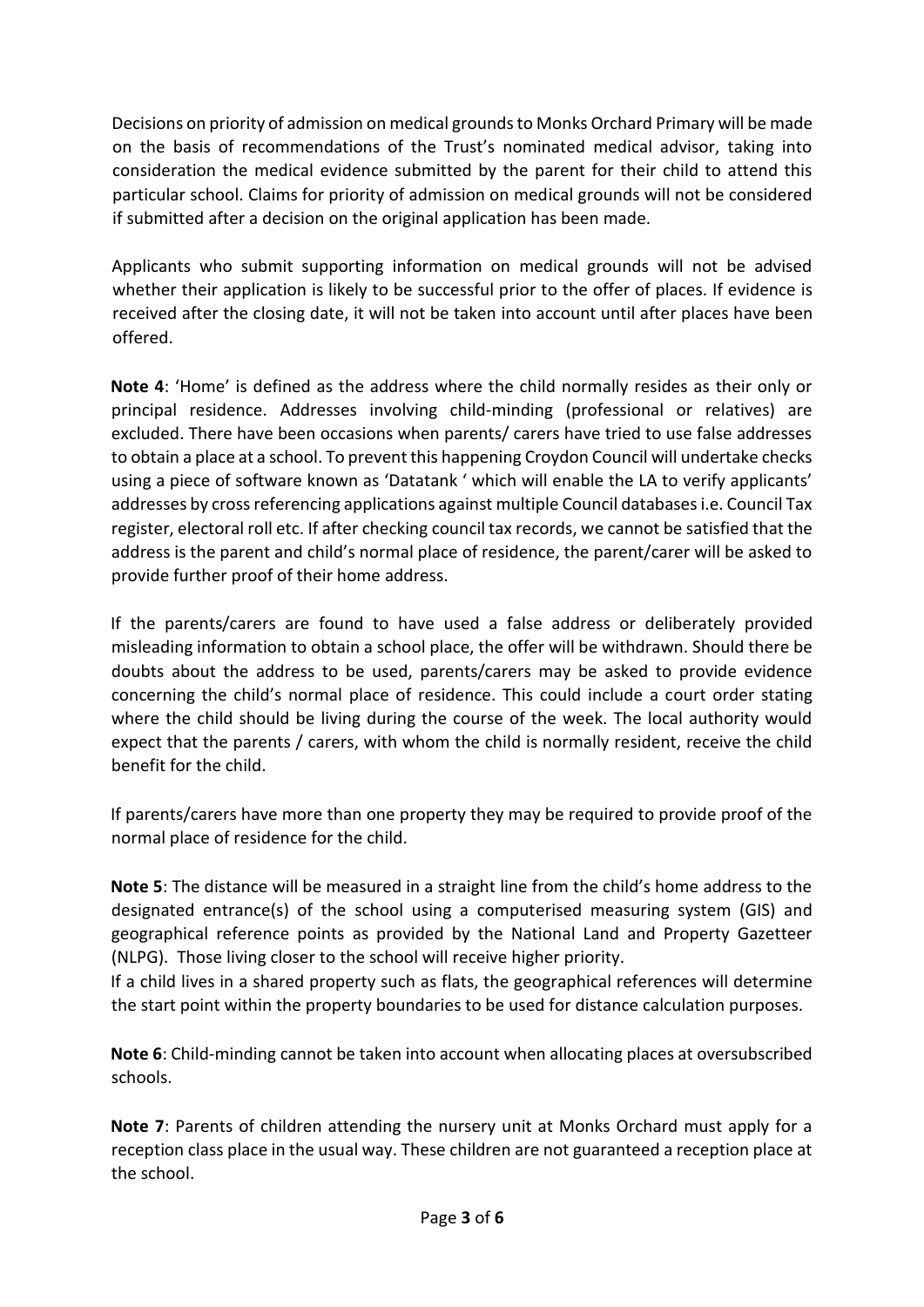**Note 8**: Twins/triplets or other multiple births for admission into an infant class If parents are applying for twins, or children from a multiple birth, and there is only one place available at the school, legislation allows the school to admit them all i.e. all siblings from a multiple birth. The government school admissions code does state that infant classes must not contain more than 30 pupils with a single school teacher, but the code considers multiple birth to be an 'exceptional circumstance' and they can be admitted in excess of the published admission number. Please note this is only applicable if the first sibling of the multiple births qualifies for the one remaining place at the school.

### **Appeals**

If parents do not receive an offer for a Reception school place at Monks Orchard and wish to appeal, this is possible via the online council appeals system. However, please note: there are three circumstances in which an appeal panel can uphold an appeal for a school; if an appeal does not satisfy any of these conditions then it cannot be upheld. These conditions are:

- the child would have been offered a place if the admission arrangements had been properly implemented
- the child would have been offered a place if the arrangements had not been contrary to mandatory provisions in the School Admissions Code and the School Standards and Framework Act 1998, and/or
- the decision to refuse admission was not one which a reasonable admission authority would have made in the circumstances of the case. Unreasonable in this sense means irrational - a decision which was 'perverse in the light of the admissions arrangements'.

Appeals for Monks Orchard that are completed online by the council's published deadline, will be heard within 40 school days of that deadline.

### **Waiting lists**

The Trust's waiting lists are maintained by the local authority's school admissions team. A waiting list is held for the first term of the Reception year until December  $31^{st}$ , with each added child requiring the list to be ranked again in line with our oversubscription criteria. After this date, applicants are required to complete the local authority's in-year application form if they wish to remain on the waiting list. In -year waiting lists are maintained for one academic year and applicants are required to re-apply for each academic year.

### **Deferred entry and Part-time attendance**

All children are entitled to start full-time in Reception from the September following their fourth birthday. However, parents who have achieved a Reception year place for their child at Monks Orchard Primary can, should they wish, choose to defer their child's start date until they have reached compulsory school age. There are dates when admission becomes compulsory for any child aged 5. These are December 31<sup>st</sup> for children born between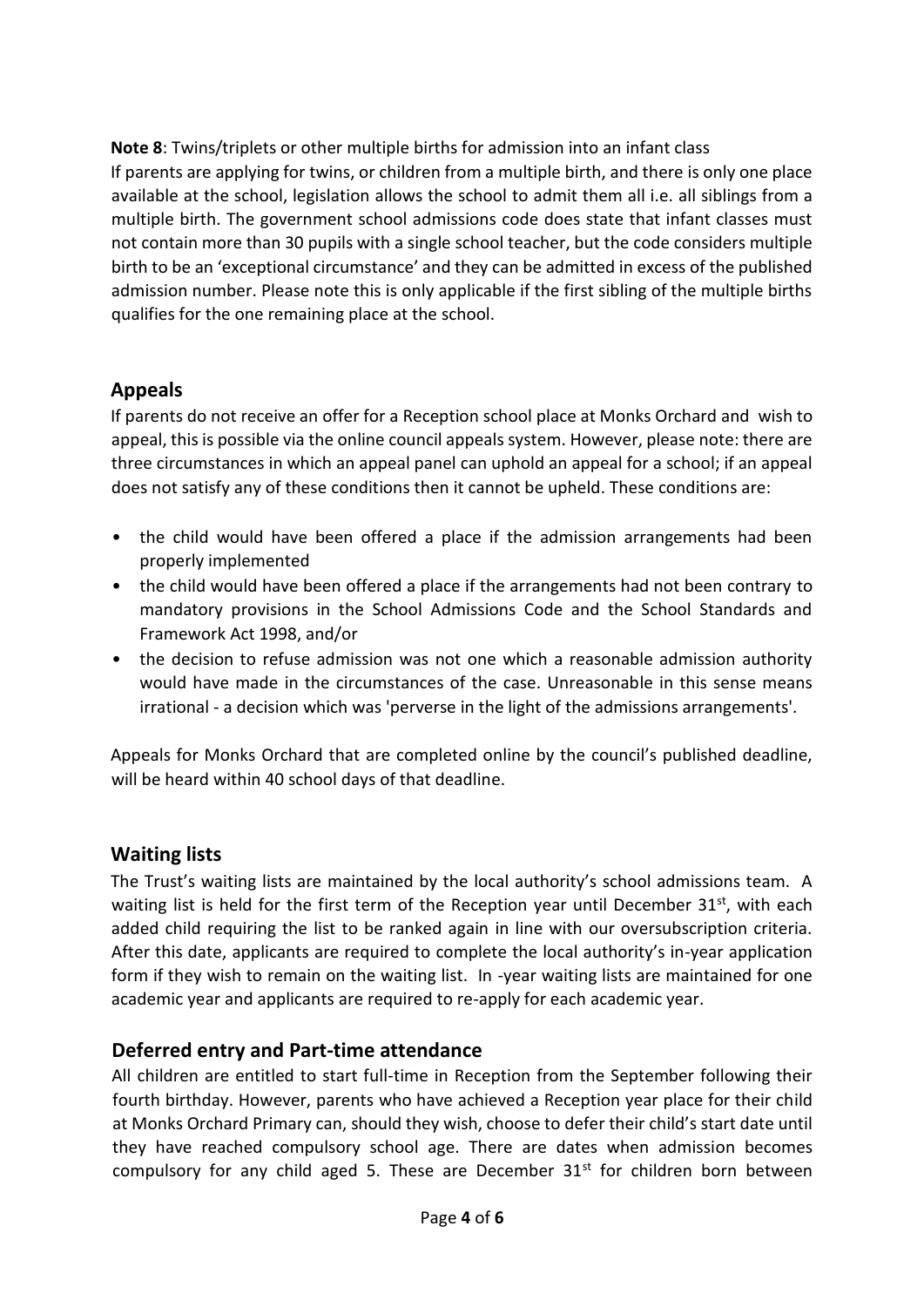September and this date and March  $31<sup>st</sup>$  for children born between Jan  $1<sup>st</sup>$  and this date. Children born between April  $1^{st}$  and  $31^{st}$  August (known as summer born) must start school on the first day of the Summer term regardless of when they reach 5. Whilst these are the compulsory start dates, the school will welcome children starting full-time from the date of their fifth birthday, should parents prefer.

If parents choose to defer the place they have achieved for their child, but the child fails to attend by the appropriate compulsory dates, then the place will be lost, and allocated to another child.

Unlike the right to defer entry, this right can be exercised during the last term in the case of "summer born children", and can also be exercised in combination with the right to defer the child's start date until later in the school year, as set out above.

For example, a child born on 18 November could start school part-time from 1 September and then full-time from 1 January, and a child born on 22 March could start school part-time from either 1 September or 1 January and then full-time from 1 April.

## **Delayed entry for summer-born children**

Parents of children born between 1 April and 31 August (known as "summer born children") also have additional options. They can choose to delay their child starting school for a whole school year, or, choose for their child to start school in the September they are four but remain part time until they reach five, at which time they attend full time in line with the above compulsory dates.

In summary, below are the options parents have if their child is born between 1 April and 31 August:

- 1. To start school full-time in Reception Year in the September following their fourth birthday in the usual way;
- 2. To retain the place they have achieved for their child in Reception Year and decide that their child will start school later in the school year (i.e. deferred entry) and/or attend part-time, as set out above;
- 3. To lose any place achieved for their child in Reception Year and delay (rather than defer) their child starting school for one whole school year (i.e. the following September). Parents choosing this option then have a further choice to make. They can choose for their child to be admitted to Year 1 in the following September with their usual age group (subject to their being an available place in Year 1, as no place will be have been reserved for the child) or be admitted to Reception Year in the following September with children below their normal age group.

The second of these options will require parents to submit a separate application for Admission Outside Normal Age Group. Details for this are below.

### **Admission of children outside their normal age group**

Parents may request that their child is exceptionally admitted outside their normal age group. The school will decide whether or not the individual child's circumstances make this appropriate on educational grounds.